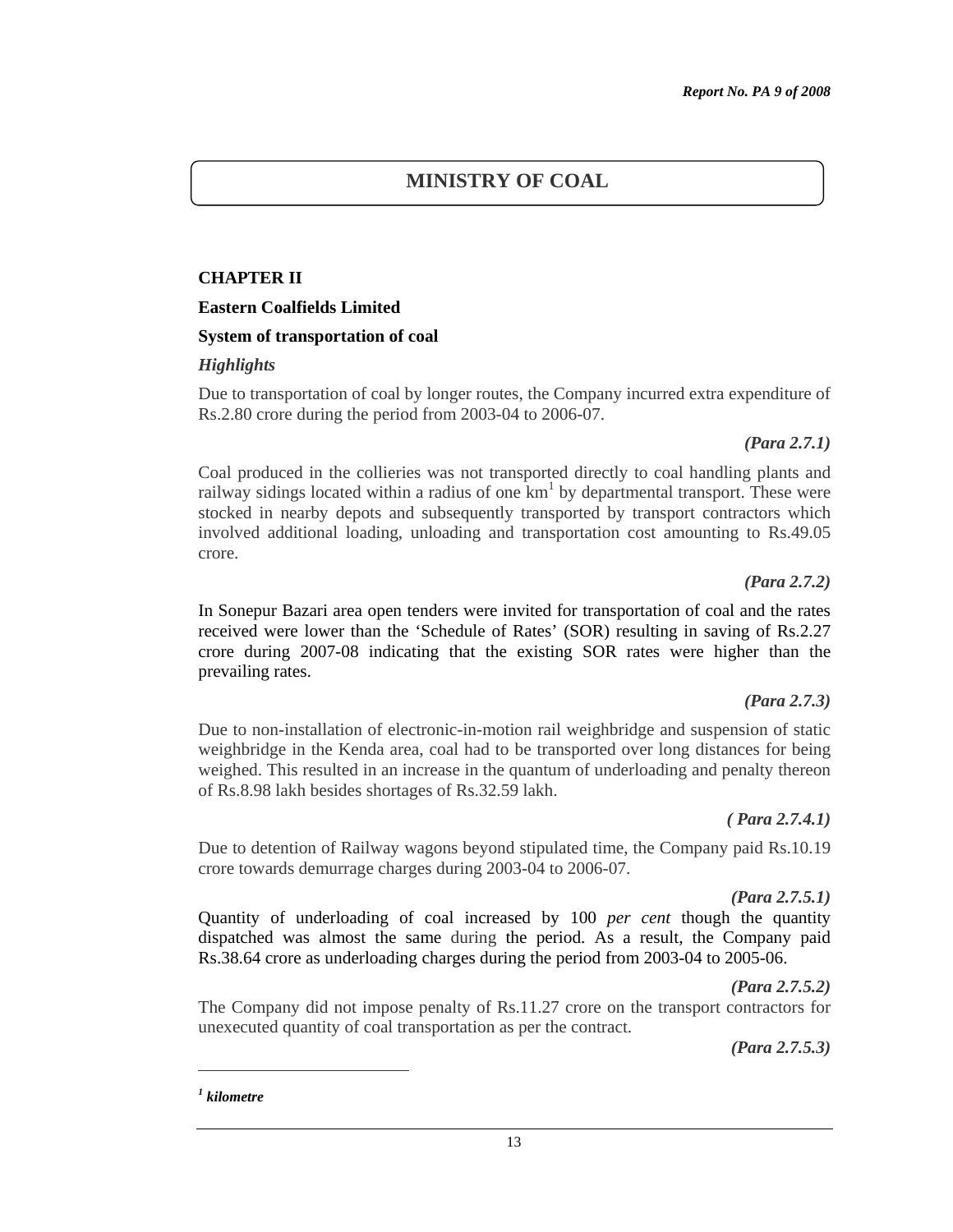#### *Summary of recommendations*

- *1. The Management should adopt the shortest route to transport coal. For this purpose nearest operational siding should be utilised by adjusting the rakes linkage. Railway sidings that can be put to use with minor modifications should be operationalised.*
- *2. Rehandling of coal should be avoided as far as practicable. Utilisation of departmental dumpers should be augmented to avoid rehandling of coal and the possibility of extension of conveyor belt at CHP Badula should be properly considered.*
- *3. The Management should explore the possibility of open tendering for transport contracts wherever coal handling was above the level set by the Management.*
- *4. Electronic weighbridges should be installed at both loading and unloading points so that shortage of coal during transportation could be ascertained and recoveries effected from the transporters. Regular arrangement for annual maintenance contracts and their implementation should be ensured.*
- *5. The Management should take all measures to ensure that wagons are requisitioned as per requirement. Penalty for detention of wagons beyond stipulated time where attributable to transport contractors and in respect of unexecuted quantities should be recovered from the defaulting contractors. The cases of increase in underloading of wagons should be investigated and analysed by the Management.*
- *2.1 Introduction*

Eastern Coalfields Limited (Company), a subsidiary of Coal India Limited (CIL), presently operates 76 underground mines, nine open cast mines and four mixed mines in West Bengal and seven underground mines, six open cast mines and one mixed mine in Jharkhand in 14 areas. The Company has estimated coal reserves of 44.49 billion MT. The Company produces around 30 million MT of coal *per annum* and caters primarily to the power sector. The Company was declared a sick company by the Board for Industrial & Financial Reconstruction (BIFR) in February 2001. The rehabilitation scheme was sanctioned in November 2004 by BIFR. The scheme was revised and approved by the Government in October 2006.

The coal after extraction from the mines is brought to the pit head/depot by departmental dumpers and is further transported by contractors to railway siding situated at a distance of 0.5 km to 40 km. The cost of transportation up to three km is borne by the Company. In case of transportation of coal beyond three km, the Company is entitled to recover transport cost from the purchaser at the rate of Rs.30 *per* MT for a distance between 3 kms to 10 kms, Rs.50 *per* MT for a distance exceeding 10 kms but up to 20 kms, and actual expenditure for a distance exceeding 20 kms. However, it was noticed that the expenditure on transportation cost was higher than the amount recovered. During a period of five years ending 2006-07, against the expenditure of Rs.283.01 crore incurred, only a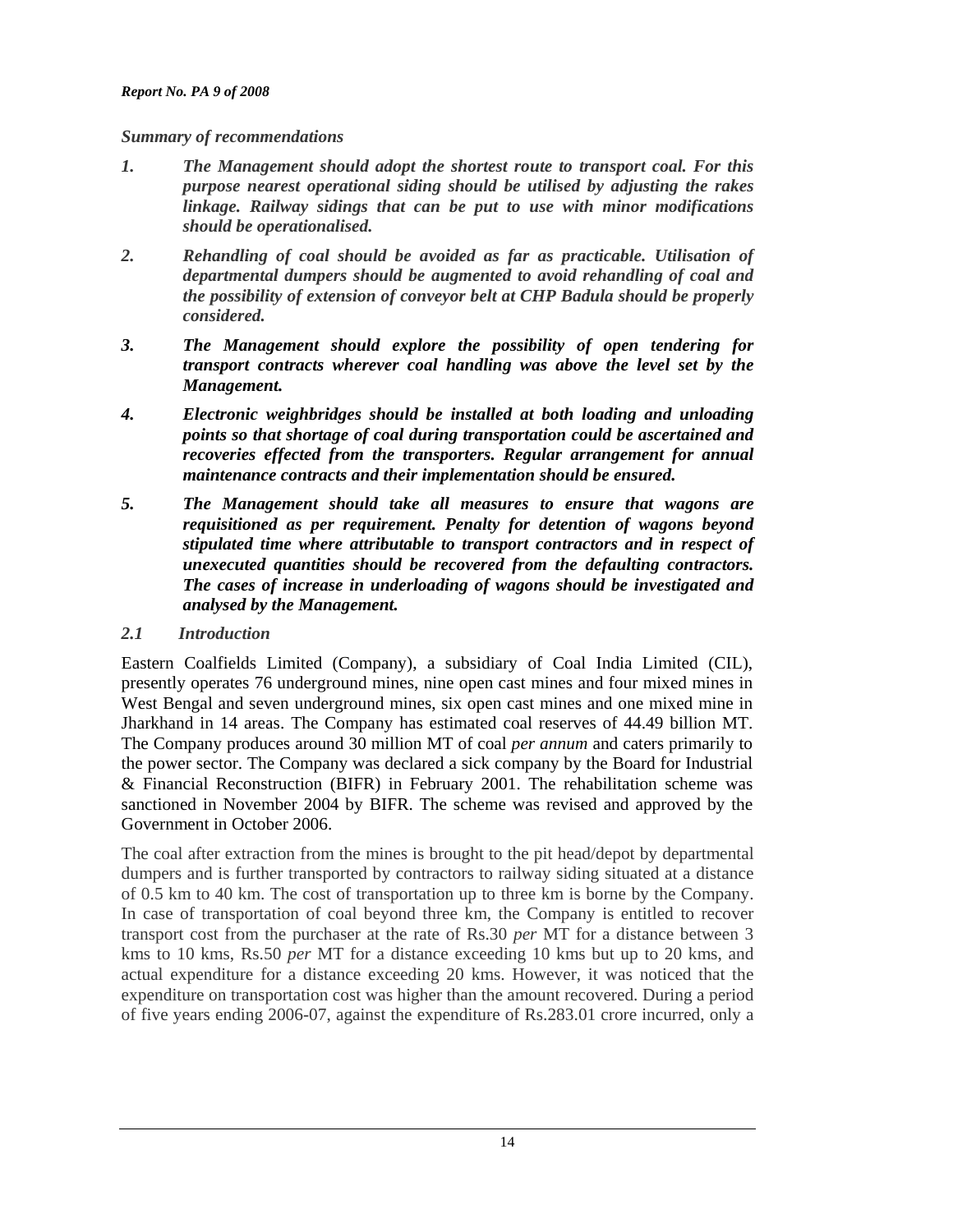sum of Rs.186.90 crore was recovered leaving a gap of Rs.96.11crore. The transportation cost comprised of 14 *per cent* of the total variable operating cost<sup>2</sup> during this period.

# *2.2 Scope of audit*

The records of  $11<sup>3</sup>$  of total 14 areas of the Company apart from the records at Headquarters, were analysed in audit covering a period of five years ending March 2007.

# *2.3 Audit objectives*

Performance audit on the issues relating to transportation of coal was conducted with a view to assess:

- the system of selection and awarding of transport work;
- the system for fixation of rate of transportation of coal by the contractors ;
- the economy in selection and measurement of routes ;
- the efficiency and economy of rehandling of coal;
- the adequacy of weighment system at loading and unloading points;
- the adequacy of the mechanism for imposing penalty; and
- the adequacy of the monitoring system with regard to compliance with statutory obligations.

## *2.4 Audit criteria*

During the examination of records of the Company, the effectiveness of various activities was assessed with reference to:

- route measurement reports and transport contractor agreements;
- schedule of rates<sup>4</sup> (SOR); and
- terms and conditions governing the agreements.

## *2.5 Audit methodology*

The performance audit was conducted by examining records kept at Head quarters, area offices, collieries, depots, weighbridges, sidings and other associated units. An entry conference was held with the Management in January 2007 to understand and discuss the issues relating to transportation of coal. With a view to draw effective conclusions and have corollary evidences, as a sample three coal transportation routes were measured by audit team in association with Industrial Engineering Department (IED) of the Company to check whether shortest routes were in use. Further, sidings and stockyards were physically visited to examine the system of loading and transportation. The exit

 2  *Variable operating cost includes --- Consumption of stores and spares, social overhead, power and fuel, repairs, contractual expenses (transportation expenditure) and, cost of removal of over-burden.* 

*<sup>3</sup> Sonepur Bazari, Pandaveswar, Kunustoria, Bankola, Rajmahal, Salanpur, Sodepur, S.P. Mines, Satgram, Kajor and, Kenda.* 

<sup>&</sup>lt;sup>4</sup> S.O.R. consists of guidelines with regard to measurement of route distances, rates of transportation, *award of work, system of reconciliation of payment, penalty for shortage/demurrage and responsibility of contractors.*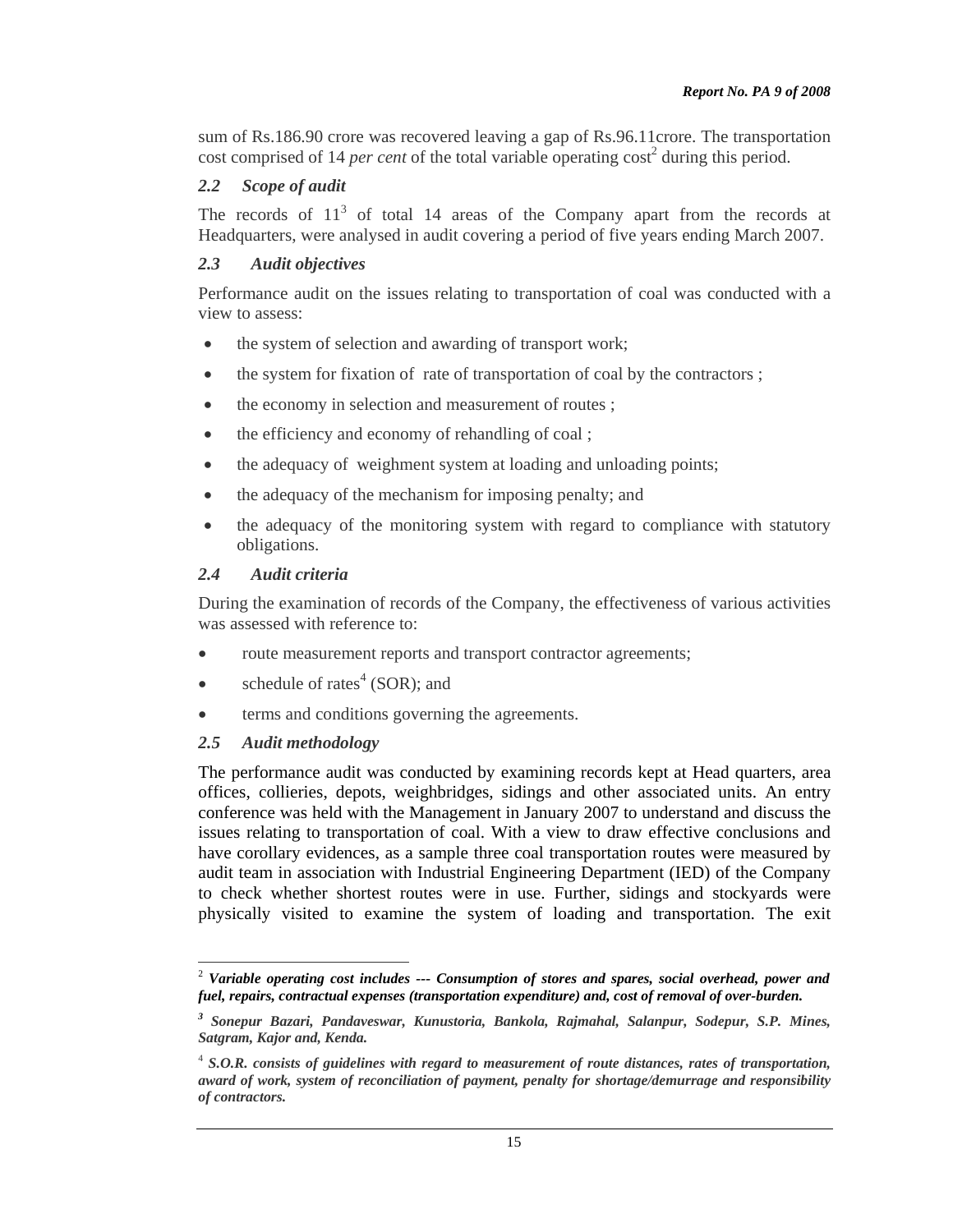conference to discuss the findings was held in November 2007. The Management's reply received in November 2007 was considered while preparing the report.

## *2.6 Acknowledgement*

Audit takes this opportunity to thank the Management and staff of the Company for the co-operation and assistance extended by them during this performance audit.

# *2.7 Audit findings*

# *2.7.1 Failure to use shorter routes*

Schedule of rates (SOR), as approved by the Board of Directors, is valid for two years. SOR prescribes that coal should be transported on the shortest route to the destination. Measurement of distances for the routes from colliery pit head/depot to railway siding is approved by the Chief General Manager/General Manager of the concerned area on the basis of recommendation of the committee constituted for the purpose. As per SOR, the distance of all the routes for transportation is required to be re-measured after every three years. It was noticed in audit that the length of the routes used by the contractors for transportation of coal were being certified by the Management without ensuring that the route selected was the shortest. As a result, it was noticed in audit that the contractors were allowed to transport coal on longer routes and the Company incurred avoidable expenditure of Rs.2.80 crore during the years 2003-04 to 2006-07. These cases are discussed below:

2.7.1.1 The Company closed the railway siding at Amritnagar colliery situated at a distance of 0.5 km, in June 2000 due to insufficient production load. The coal extracted from this colliery was thereafter transported to Belbaid railway siding at a distance of 11- 12 km. However, an audit scrutiny of production data revealed that the annual production was sufficient to accommodate an average 45 rakes in a year. Therefore, transporting the coal to a distant siding was not justified. Moreover, the required linkage of 58 N box wagons could have been rearranged through the linkage committee so as to meet the requirement of Amritnagar colliery instead of sending the coal to a distant colliery. The avoidable additional expenditure on transportation incurred by using a longer route was Rs.2.14 crore during the period from 2003-04 to 2006-07.

*2.7.1.2*Coal was transported from Tilaboni, Kumardihi "A" and Shyamsunderpur to Perushottampur II (POCP-II) railway siding for a distance between 5 and 11 km. Scrutiny of records revealed that Bankola No. 2 siding, situated at a distance of 3-7 km was proposed (September 2005) to be reorganised (mainly the strengthening of the platform) so as to accommodate 58 N box wagons to handle coal received from Tilaboni, Kumardihi "A" and Shyamsunderpur collieries at an estimated cost of Rs.51.70 lakh. The proposal was sent to the Company's Head Quarters in August 2006 and was pending for want of some clarifications from the area (September 2006). In the meantime the Company on an average was incurring a recurring expenditure of Rs.1.35 crore *per annum* towards transportation of coal on the longer route. In case, the siding is reorganised even now, it would save an amount of Rs.48.78 lakh *per annum*<sup>5</sup> after considering the expenditure to be incurred on transportation of coal to Bankola No. 2 siding.

 $\overline{a}$ *5 Worked out on the basis of differential average annual expenditure incurred on transportation of coal to POCP II siding instead of Bankola no.2 siding.*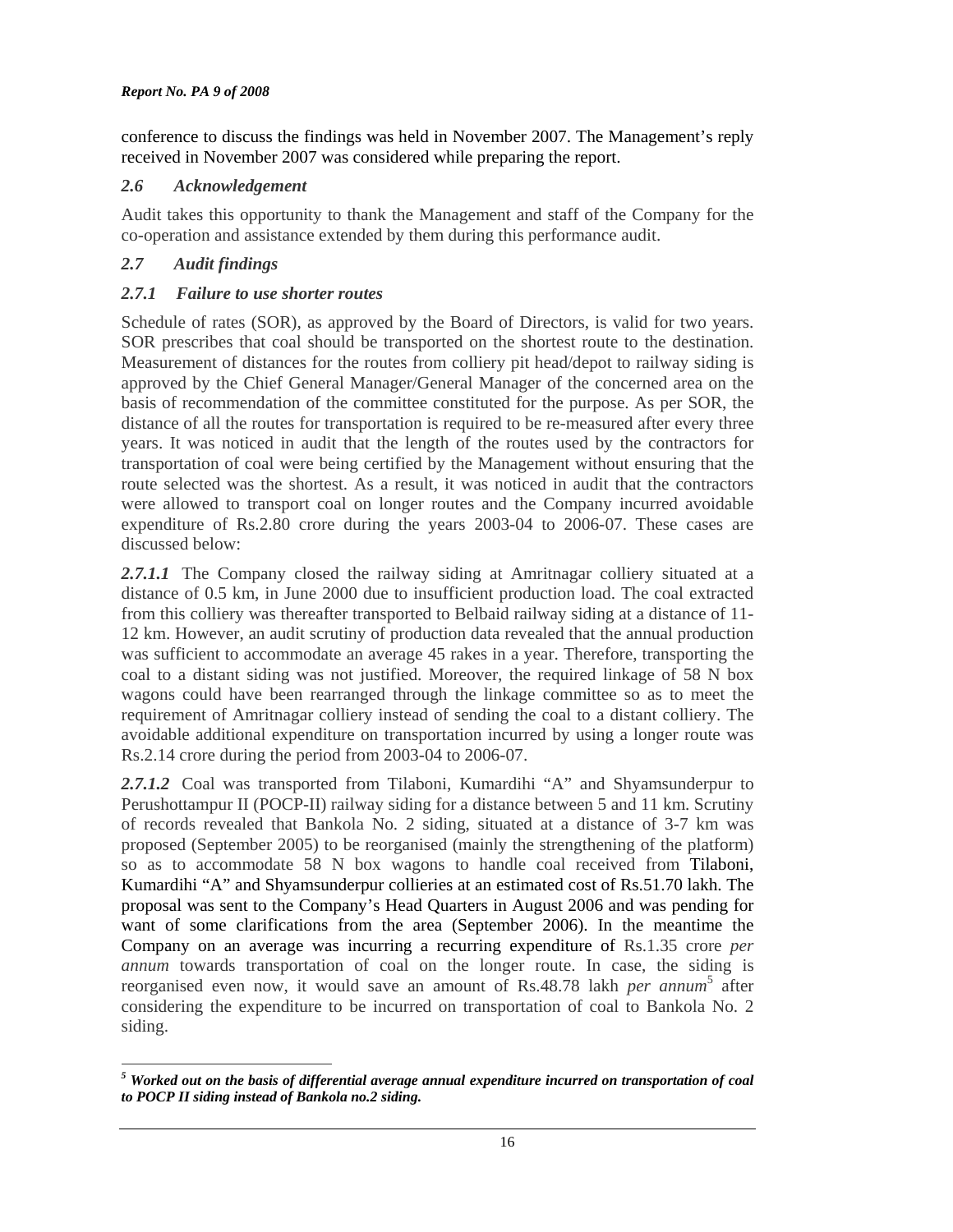*2.7.1.3*In Salanpur area the measurement of routes' distance for transportation of coal from the coal face to Bonjemehari siding was conducted in February 2002 and February 2003. It was noticed that in the measurement taken in February 2003, there was reduction in distance of most of the routes by one to two km as compared to earlier measurement. The reduction of distance was not due to change in the location of pit head. The payment, however, continued to be made on the original measurement. As a consequence, the Company incurred an extra expenditure of Rs.14.17 lakh during the year 2002-03 at five  $collieries<sup>6</sup>$  in the Salanpur area.

The Management in its reply stated the reduction in route measurement was due to change in measurement modalities. The reply is not tenable since not only the route distance should not change with different measurement modalities but also the payment should be made on the basis of shortest measured distance.

2.7.1.4 Coal of Mouthdih colliery was transported through 3A and 9/10 pit railway siding at a distance between three and four km and five and six km respectively. Though the distance to 3A pit railway siding was shorter, the work order for transportation of coal was issued simultaneously to 3A pit and 9/10 railway siding. The quantity of coal transported to 9/10 pit siding gradually increased and became double the quantity transported through 3A pit railway siding during 2005-06 and 2006-07. As a result, the Company incurred extra transportation cost of Rs.2.98 lakh which was avoidable.

The Management stated that the cost of transportation for the longer distance was recovered from the consumers. The reply of the Management was not acceptable as recovery of the extra transportation cost from the power generation companies and ultimately, the consumers was not an appropriate justification for using the longer route. Further, use of longer route increases the risk of pilferage of coal *en route*.

*Recommendation No. 2.1* 

*The Management should ensure after appropriate consideration, that* 

- *(i) the shortest route to transport coal is used and in case of exception, it is justified on record;*
- *(ii) the nearest operational siding is utilised by adjusting the rakes linkage; and*
- *(iii) railway sidings that can be put to use with minor modifications are operationalised.*

## *2.7.2 Rehandling of coal*

In open cast mines coal is brought to pit head or depot by departmental dumpers and is transported from pit head/depot to the railway siding or coal handling plant (CHP) by the  $contractors.$  The scrutiny of records relating to eight collieries<sup>7</sup> revealed that the coal produced in the collieries was not transported directly to CHPs by departmental transport and the same was stocked in a nearby depot. This involved avoidable loading and unloading apart from transportation charges aggregating to Rs.49.05 crore during the period 2003-04 to 2006-07. The instances noticed in audit are discussed below:

 $\overline{a}$ *6 Gaurandi, Dabor, Sangramghar, Monoharbahal and Chkballavpur. <sup>7</sup>*

*Pandaveswar, Sonepur Bazari, Rajmahal, Sidhuli, JKUnit, New Kenda 2 pit, Chora 7 and 9 pit and Lower Kenda.*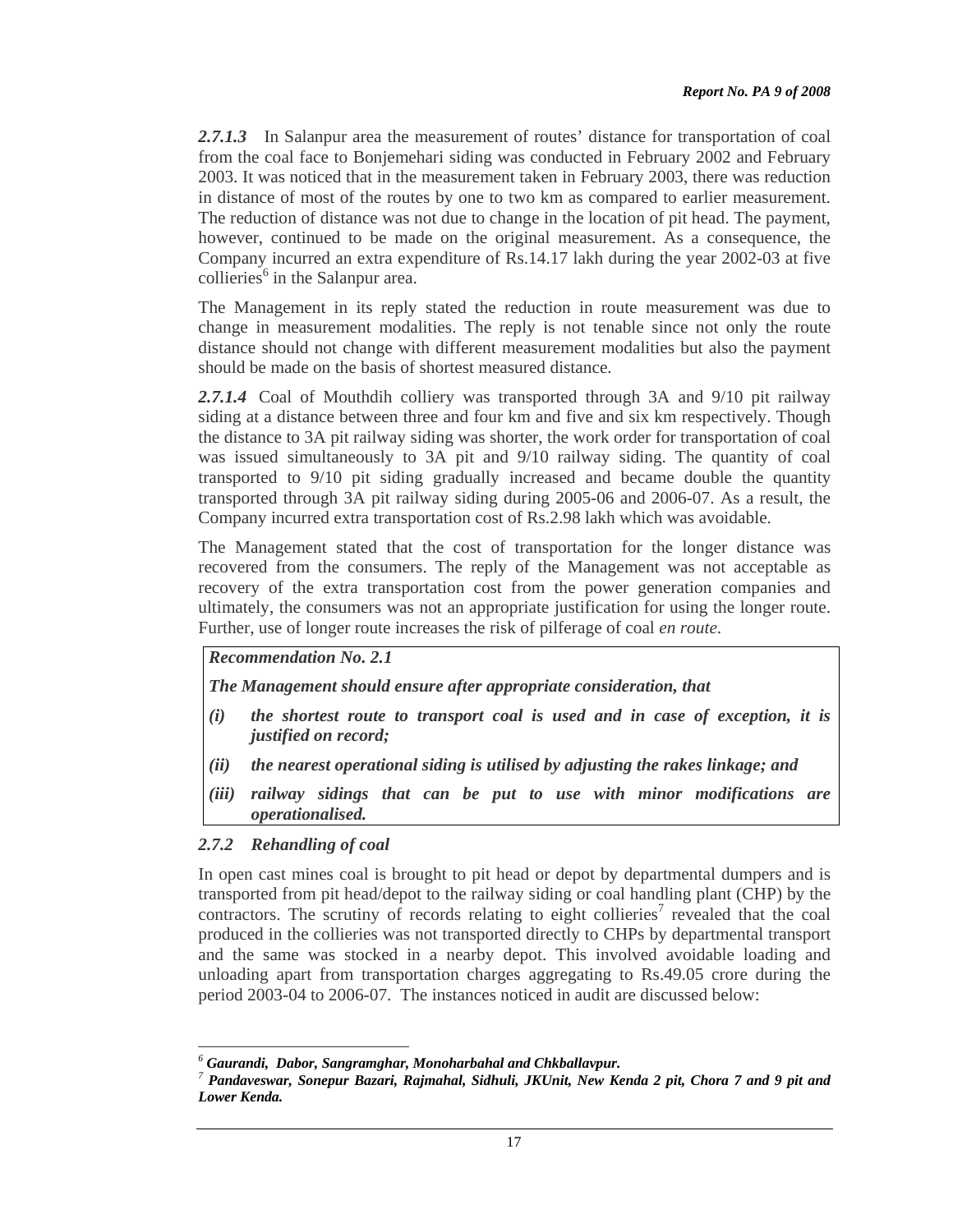#### *Report No. PA 9 of 2008*

2.7.2.1 The distance between the coal stockyards to CHP was up to one km only at Sonepur Bazari, Pandaveswar and Rajmahal areas. However, coal was not transported directly by departmental dumpers to CHP and was stocked in an adjacent depot requiring the coal to be transported further to CHP by transport contractors who were paid loading charges for loading coal into tippers at depots and transportation charges for carrying the coal to mini CHP. This led to re-handling at an avoidable expenditure of Rs.11.27 crore during the period 2003-04 to 2005-06 in Sonepur Bazari and Pandaveswar areas and Rs.36.32 crore during the period 2003-04 to 2006-07 in Rajmahal area.

The Management stated that direct unloading of raw coal to feeder breaker of CHP at Sonepur Bazari by high capacity haul pack dumpers *i.e.,* 50 and 120 tonnes was not possible with the existing infrastructure of the CHP unless major modification of the CHP was undertaken. As regards Pandaveswar, it was stated that the capacity of the hopper of the mini CHP was low and if dumping was done by the dumpers directly it would delay the dumpers' movement and ultimately affect the availability of the dumpers for production. As regards Rajmahal area, it was stated that in order to increase production, the coal from the face of the mine was dumped (departmentally) midway wherefrom it was contractually transported to CHP due to longer lead and ageing of dumpers.

The reply is not acceptable since the Management had not conducted any cost-benefit analysis of undertaking modification of the feeder breaker at Sonepur Bazari to accommodate direct unloading by 50/120 Tonne Dumpers considering the high cost of rehandling. In Pandaveswar area, 35 tonne dumpers could unload the coal into the hopper of CHP by strengthening the existing platform. The situation also needed special attention considering that the dumper utilisation in this area never exceeded 25 to 40 *per cent* of available hours; therefore reply was not based on facts. In the Rajmahal area the utilisation of dumpers was never more than 50 *per cent* of available hours and there was still scope of utilisation of departmental transport as was the practice till 2002-03.

*2.7.2.2* The distance between pit head at Siduli and J.K. Unit and the Bahula siding was about one km. Therefore, the coal from the pitheads could have been transported directly to Bahula siding by departmental dumpers instead of stocking it in between and then transporting it to the siding, as was the practice. As such an amount of Rs.40.17 lakh incurred on this additional movement between 2002-03 and 2006-07 was avoidable. Further, the distance between the CHP at Bahula and the siding was only 50 metres. During the period 2003-04, 9.46 lakh MT coal was transported from the CHP to Bahula siding through contractor at a cost of Rs.1.06 crore. Such movement could be done by extending the existing conveyor belt as the distance between the CHP and the Bahula siding was less than 50 metres.

The Management stated that transportation of coal to the siding from CHP through conveyor was uneconomical considering the cost of infrastructure and its maintenance. However, the Management had not explored this option which would generate a recurring benefit to the Company.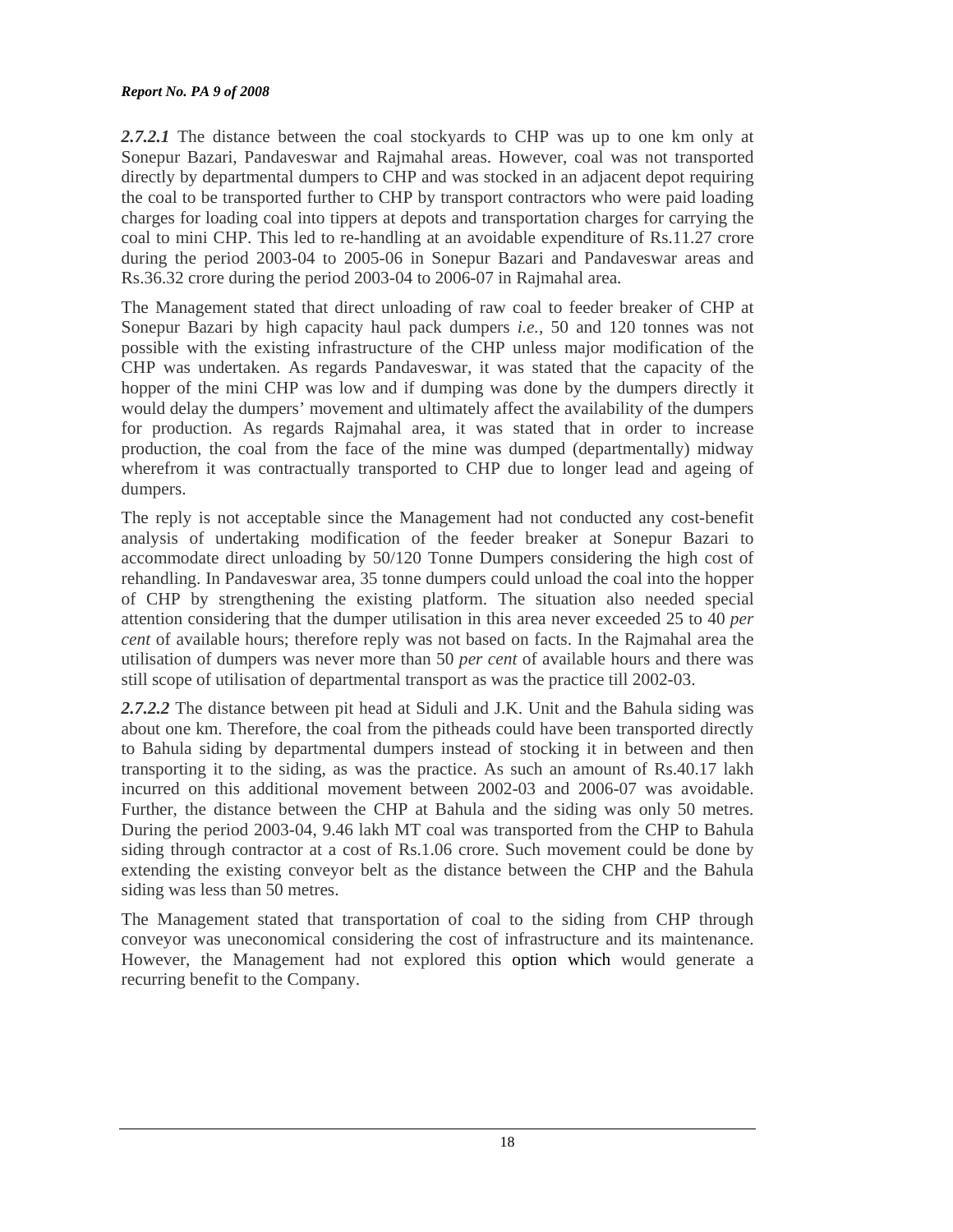*Recommendation No. 2.2* 

*The Management should ensure that* 

- *(i) rehandling is avoided as far as practicable;*
- *(ii) utilisation of departmental dumpers is augmented; and*
- *(iii) possibility of extension of conveyor belt at CHP Bahula is considered for implementation.*

# *2.7.3 Rates for transportation*

Rates of transportation of coal are guided by a duly approved and the Management's issued Schedule of Rates (SOR). Different base rates are applied for different distances and are subject to escalation and de-escalation. Work is allocated among the registered contractors who accept the approved rates.

It was observed in audit during examination of records that Sonepur Bazari area opted for open tendering for transport contracts as per the directives of Vigilance Department of Coal India Limited. Notice Inviting Tender (NIT) was issued in August 2006. The work was allotted to  $L_1$  bidder for loading of coal into tipper at surface stockyard, its transportation and unloading at CHP and transportation of crushed coal to railway siding. A comparative statement of SOR rate vis-à-vis open tender rate revealed that while open tender rate for carrying coal to CHP and carrying crushed coal to the railway siding was Rs.11.6 and Rs.35 *per* MT, respectively, the SOR rate was Rs.14.02 and Rs.39.07 *per* MT. Award of work at open tender rates resulted in savings to the tune of Rs.2.27 crore for transportation of 35 lakh MT coal during 2007-08. This indicated that existing SOR rates were higher than the prevailing market rates.

The Management accepted the audit finding and stated that open tendering has been resorted to where coal availability was substantial.

*Recommendation No. 2.3* 

*The Management should explore the possibility of open tendering wherever coal handling was above the level set by the Management.* 

## *2.7.4 Weighment of coal*

2.7.4.1 **Collicial** Out of 107 collieries, weighbridges were not installed at the loading points of 64 collieries. In Pandaveswar area it was noticed that there was no weighbridge at any of the loading point in any of the collieries. As such, no weighment was being done at loading points *i.e.*, pit head and coal was being transported by road up to Dalurband and South Samla Railway siding and was being weighed there. Under this practice there was scope for pilferage of coal *en-route* which could not be determined in the absence of weighing facility at loading points.

It was noticed in audit that one 'Pitless Electronic in-motion rail weighbridge' was procured (April 1990) for Kenda area at a cost of Rs.12.46 lakh. The weighbridge was not installed in the area sidings and had been lying in the store since April 1990. No specific reasons were found on record indicating the reasons for not installing it. After suspension of static weighbridges, coal from Kenda area was weighed either at Sonachora railway siding at a distances of six kms or at Andal railway weighbridge 14 kms away. As a consequence the quantum of underloading increased from 51.91 MT to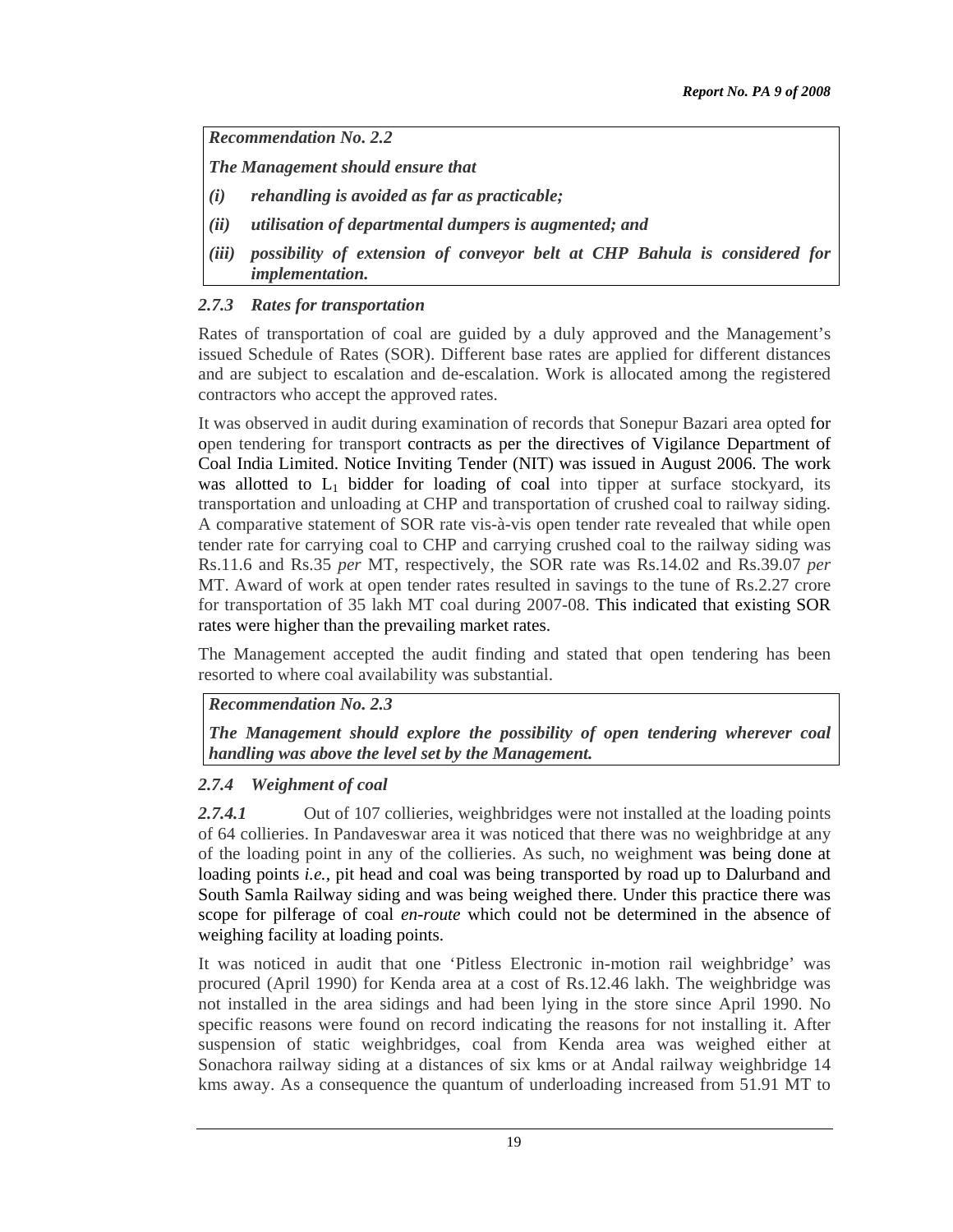#### *Report No. PA 9 of 2008*

321.01 MT *per* rake in Bahula and 154.19 MT to 262.19 MT *per* rake in New Kenda sidings. The area sustained loss of Rs.32.59 lakh on account of shortages and paid excess underloading charges of Rs.8.98 lakh during the period from September 2006 to March 2007 while the weighbridge remained uninstalled and also blocked a sum of Rs.12.46 lakh for over 18 years.

The Management stated that 'Pitless electronic in-motion rail weighbridge' was in the process of installation at Kenda Area.

*2.7.4.2* Eastern Railway granted (October 1988) a rebate of 20/30 paise *per* MT of bulk coal weighed on electronic weighbridge. It was observed that in some areas there was abnormal delay in installation of weighbridges and frequent breakdown of weighing machines in spite of annual maintenances contracts being signed. At Sonepur Bazari the duration of breakdown of the weigh bridge was to the extent of seven to ten months during 2004-05 to 2006-07. As a result, Sonepur Bazari areas could not weigh coal at Pure Sitalpur siding and coal was transported to Andal Railway siding at a distance of three to four km where it was weighed as 17.43 lakh MT coal from 2002-03 to 2006-07. As a result, the Company could not avail rebate of Rs.5.23 lakh besides leaving scope of pilferage of coal *en-route*.

*Recommendation No. 2.4* 

*The Management should ensure that* 

- *(i) electronic weighbridges are installed at both loading and unloading points so that shortage of coal during transportation could be ascertained and recoveries made from the transporters; and*
- *(ii) arrangement for annual maintenance contracts of weighbridges are monitored for timeliness of contracting and their implementation.*

# *2.7.5 Incidence of demurrage*

Railways charge demurrage in case loading of rake is not done within the stipulated time period. As per clause 1.9.1 of SOR, pertaining to penalty for demurrage, there should be no detention of wagon at the railway siding due to failure of transportation of sufficient quantity of coal to the siding and in case of such failure, the contractor shall be held responsible and demurrage, if any, paid by the Company shall be recovered from the contractor's bill/dues/security deposit.

*2.7.5.1* Scrutiny of records pertaining to payment of demurrage charges revealed that the Company had been paying demurrage to Railway authorities for detention of wagons beyond permissible limit. The Company paid Rs.10.19 crore to Railways towards demurrage charges from 2003-04 to 2006-07. Detailed scrutiny of records revealed that demurrage charges in respect of Bankola area rose substantially from Rs.11.43 lakh to Rs.83.86 lakh; Rs.10.37 lakh to Rs.43.93 lakh for Kenda area, Rs.38.73 lakh to Rs.74.83 lakh for Kunustoria area; and Rs.17.81 lakh to Rs.56.33 lakh for Pandeveswar area over a period of four years ending 2006-07. However, no amount was recovered from the contractors on this account.

The Management attributed the delay mainly to:

- i) supply of wagons/rakes more than the requirement of the areas;
- ii) law and order as well as industrial relation problems in the areas;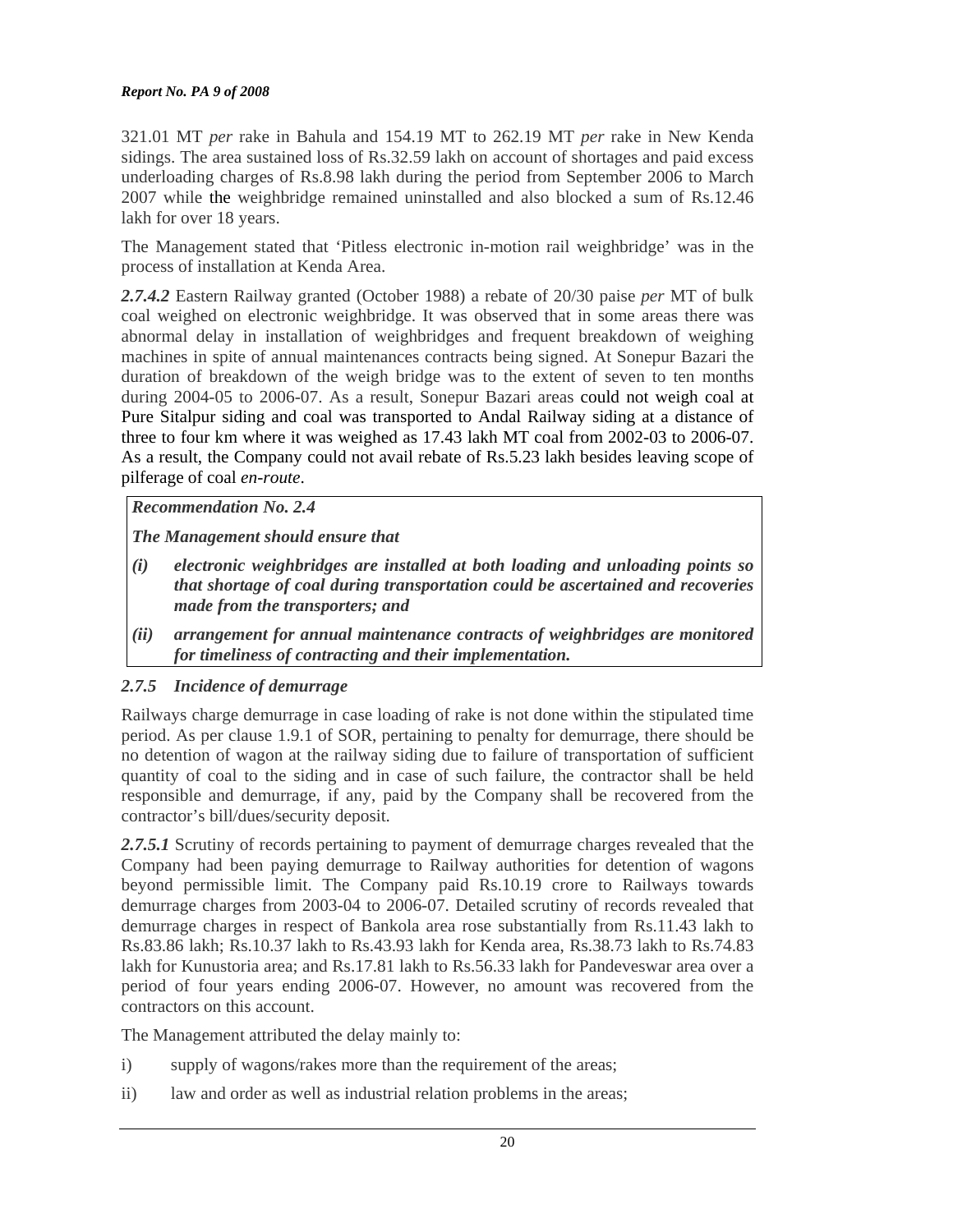- iii) strike/bandh called by the political parties;
- iv) heavy rainfall affecting coal production and disrupting coal transportation at the siding; and
- v) removal of shale/band/stone and other materials towards quality loading of coal.

However, besides above, the other important reasons noticed in audit were:

- i) failure of the contractors to load covered wagons supplied by Railways within stipulated time;
- ii) non-availability of loaders, and
- iii) inadequate quantity of sized/quality coal.

The Management stated that demurrage charges could not be recovered from transporters' bill since the delay in loading was not attributed to contractors' failure.

The Management, however, did not analyse the causes so as to control those that were within its power to do so and those that could be attributed to the contractor to minimise delays and recover costs.

*2.7.5.2* Clause 1.9.2 of the SOR provided that the contractor engaged in loading the railway wagon shall ensure under the supervision of the colliery Management, that wagons were loaded as per their capacity and no overloading and underloading was done. Audit noticed that underloading charges amounting to Rs.38.64 crore were paid to Railways from 2003-04 to 2005-06.

The Management stated that the major compelling reasons for overloading/underloading were:

- i) frequent and unilateral revision of minimum permissible carrying capacity of different types of wagons by the Railways,
- ii) failure to load Raniganj coal of Grade A and Grade B, being lighter in weight, in wagons to the extent of minimum permissible carrying capacity, and
- iii) lack of facilities at different railway yards available to adjust underload quantity at the weighbridges except at Rajmahal area.

The reply of the Management reflected lack of co-ordination between the Company and the Railway authorities. As mentioned earlier, there was lack of arrangement for preweighted loading by installing electronic weighbridges. Furthermore, test check of records of Pandaveswar, Kunustoria, Sonepur Bazari and Bankola areas revealed that during 2004-05 to 2006-07 the quantity of underloading increased by about 100 *per cent* whereas quantity of dispatch was almost the same.

*2.7.5.3* As per clause 1.9.4 of Part-III of SOR, the contractor has to ensure the required progress of work as stipulated by the Company. In case of failure on the part of the contractor, penalty to the extent of 25 *per cent* of the unexecuted quantity assessed on weekly basis at the awarded rate would be imposed and deducted from the contractor's bills/dues/security deposit.

Audit scrutiny revealed that the contractors transported lesser quantity of coal than required under the contract in Kunustoria, Pandaveswar and Rajmahal areas. The recoverable amount worked out to Rs.11.27 crore during the period 2003-04 to 2005-06.